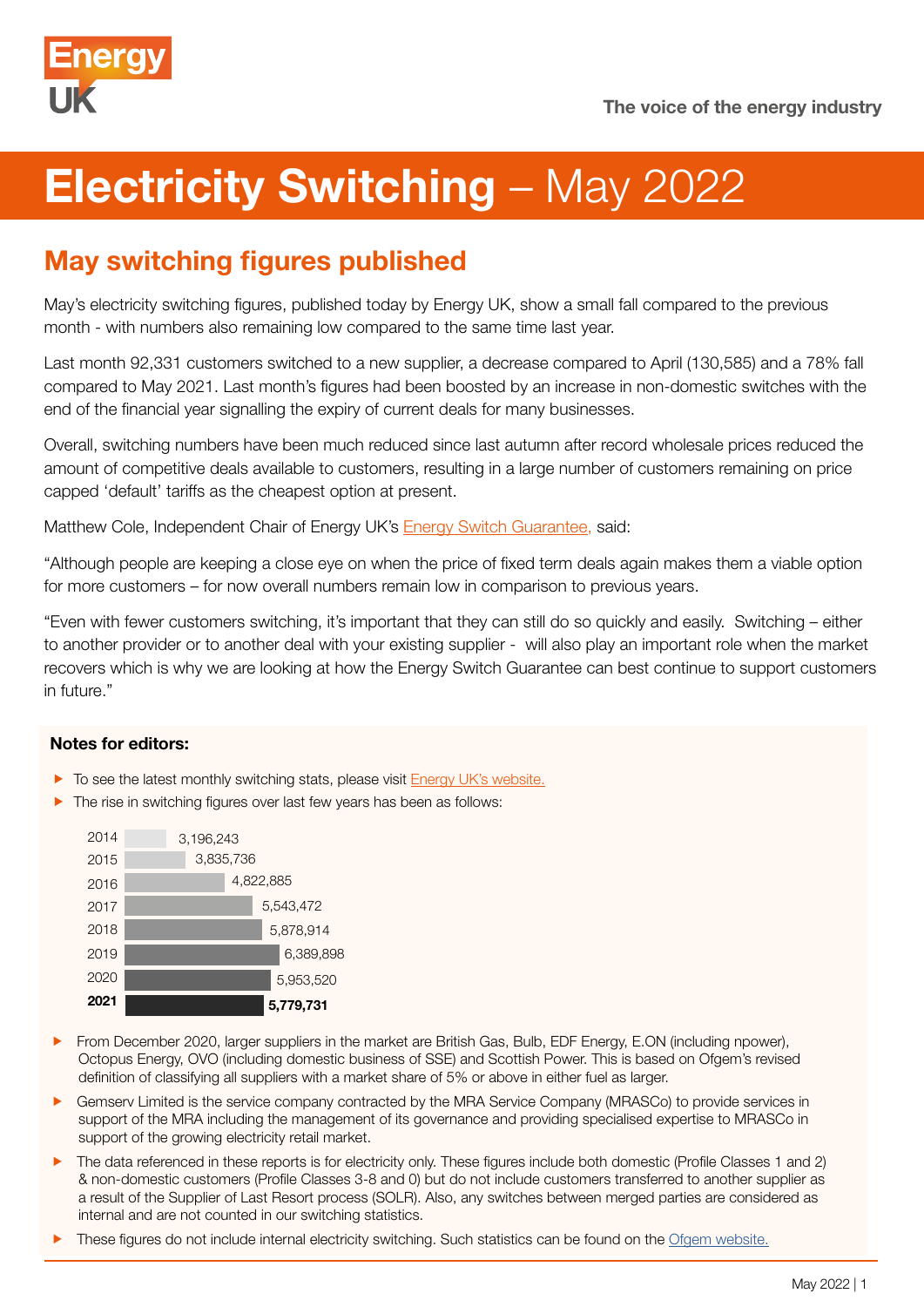## Change of Supply Event

A 'Change of Supply Event' is the industry term for describing when a domestic or non-domestic customer switches from one supplier to another. The total number of electricity switches is 92,331 (78% decrease from May 2021).

## Total number of switches



## Movement between supplier groups

In May 2022, of all switches:

- ▶ 9% were from larger to small and mid-tier suppliers
- 15% were from small and mid-tier to larger suppliers
- 48% were between larger suppliers
- 28% were between small and mid-tier suppliers

### Movement between small and mid-tier and larger suppliers



#### **Change of Supply Movement Between Suppliers**

Larger suppliers in the market include British Gas, Bulb, EDF Energy, E.ON (including npower), Octopus Energy, OVO (including the domestic business of SSE) and Scottish Power. Small and mid-tier suppliers consist of all the other suppliers who are licensed by Ofgem to supply electricity.